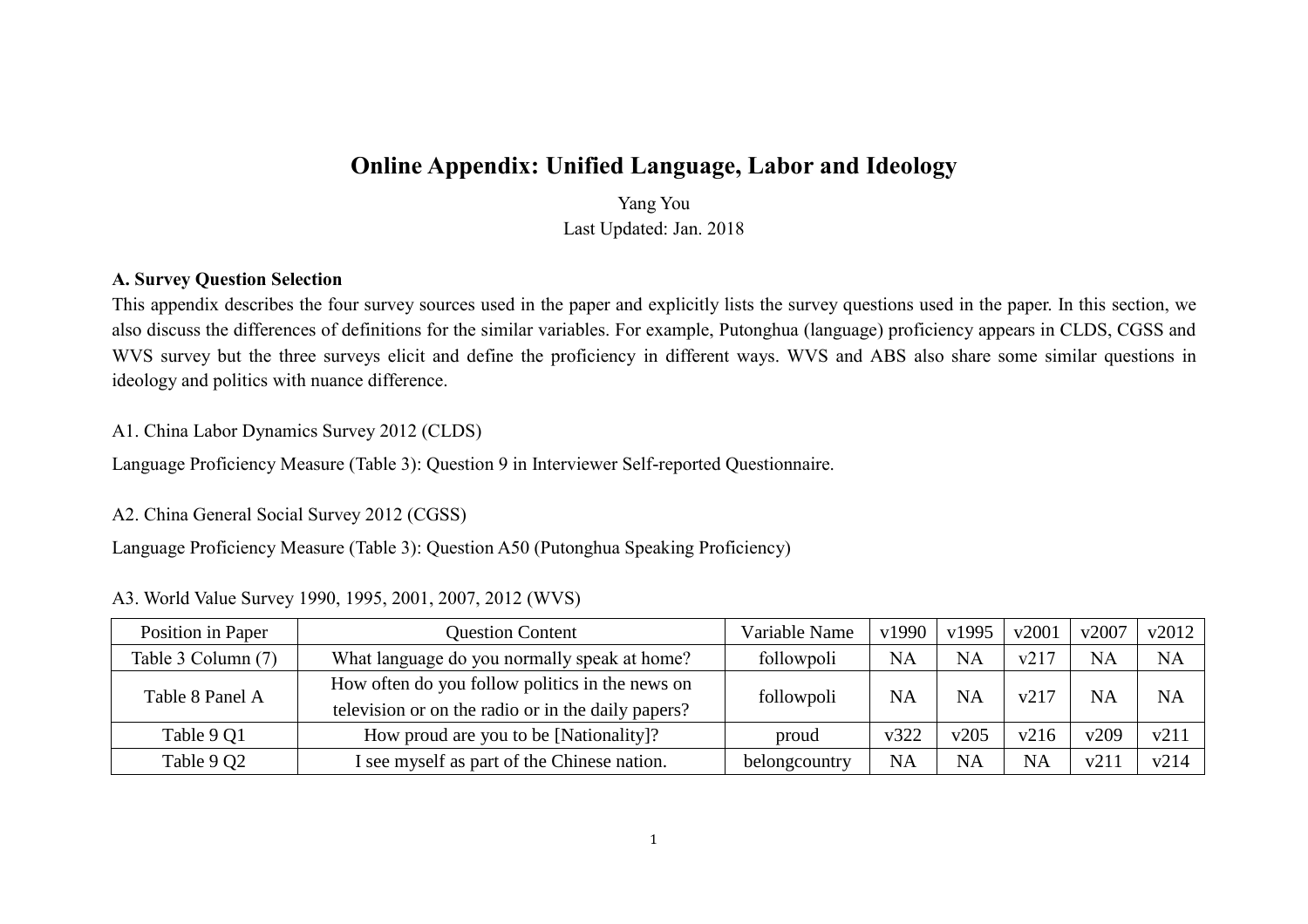| Table 9 Q3          | I see myself as part of my local community.          | belonglocal | <b>NA</b> | <b>NA</b> | <b>NA</b> | v212      | v213      |
|---------------------|------------------------------------------------------|-------------|-----------|-----------|-----------|-----------|-----------|
|                     | To which of these geographical groups would you say  |             |           |           |           |           |           |
| Table 9 Q4          | you belong first of all?. And the next? And which do | belongfirst | v320      | v203      | v214      | <b>NA</b> | <b>NA</b> |
|                     | you belong to least of all? <sup>[17]</sup>          |             |           |           |           |           |           |
| Table 11 Panel A Q1 | How much confidence you have in them: Political      |             | v285      | <b>NA</b> | v155      | v139      | v116      |
|                     | Parties                                              | trustparty  |           |           |           |           |           |
| Table 11 Panel A Q3 | Willingness Signing a petition                       | petition    | <b>NA</b> | <b>NA</b> | <b>NA</b> | v96       | v85       |
|                     | Who should be responsible for public welfare:        |             | <b>NA</b> | v127      | v143      | v118      |           |
| Table 11 Panel B Q1 | individual or government                             | govwelfare  |           |           |           |           | v98       |
| Table 11 Panel B Q2 | Private Ownership or Public Ownership                | govbus      | <b>NA</b> | v126      | v142      | v117      | v97       |

A4. Asian Barometer Survey Wave 1, 2, 3 (ABS)

| Position in Paper | <b>Question Content</b>                                                               | Variable Name | Wave1     | Wave2       | Wave3     |
|-------------------|---------------------------------------------------------------------------------------|---------------|-----------|-------------|-----------|
| Table 8 Panel A   | Q4: How often do you follow news about politics?                                      | followpolitic | q057      | q057        | q44       |
| Table 8 Panel B   | Main Source of Info                                                                   | television    | <b>NA</b> | $qii51_1$   | <b>NA</b> |
| Table 8 Panel B   | Main Source of Info                                                                   | newspaper     | <b>NA</b> | qii $51\_2$ | <b>NA</b> |
| Table 8 Panel B   | Main Source of Info                                                                   | radio         | <b>NA</b> | qii $51\_3$ | <b>NA</b> |
| Table 8 Panel B   | Main Source of Info                                                                   | internet      | <b>NA</b> | qii $51\_4$ | <b>NA</b> |
| Table 8 Panel B   | Main Source of Info                                                                   | cell          | <b>NA</b> | qii $51\_5$ | <b>NA</b> |
| Table 9 Q5        | Q2: Does (answer in Q156) do more good or harm to the<br>region? (NEW)                | goodchina     | <b>NA</b> | <b>NA</b>   | q157      |
| Table 10 Panel A  | Q1: Where would you place our country under the present<br>government? (RATING BOARD) | democurrent   | q100      | q100        | q91       |
| Table 10 Panel B  | Q2: To what extent would you want our country to be                                   | demodesire    | q101      | q101        | q93       |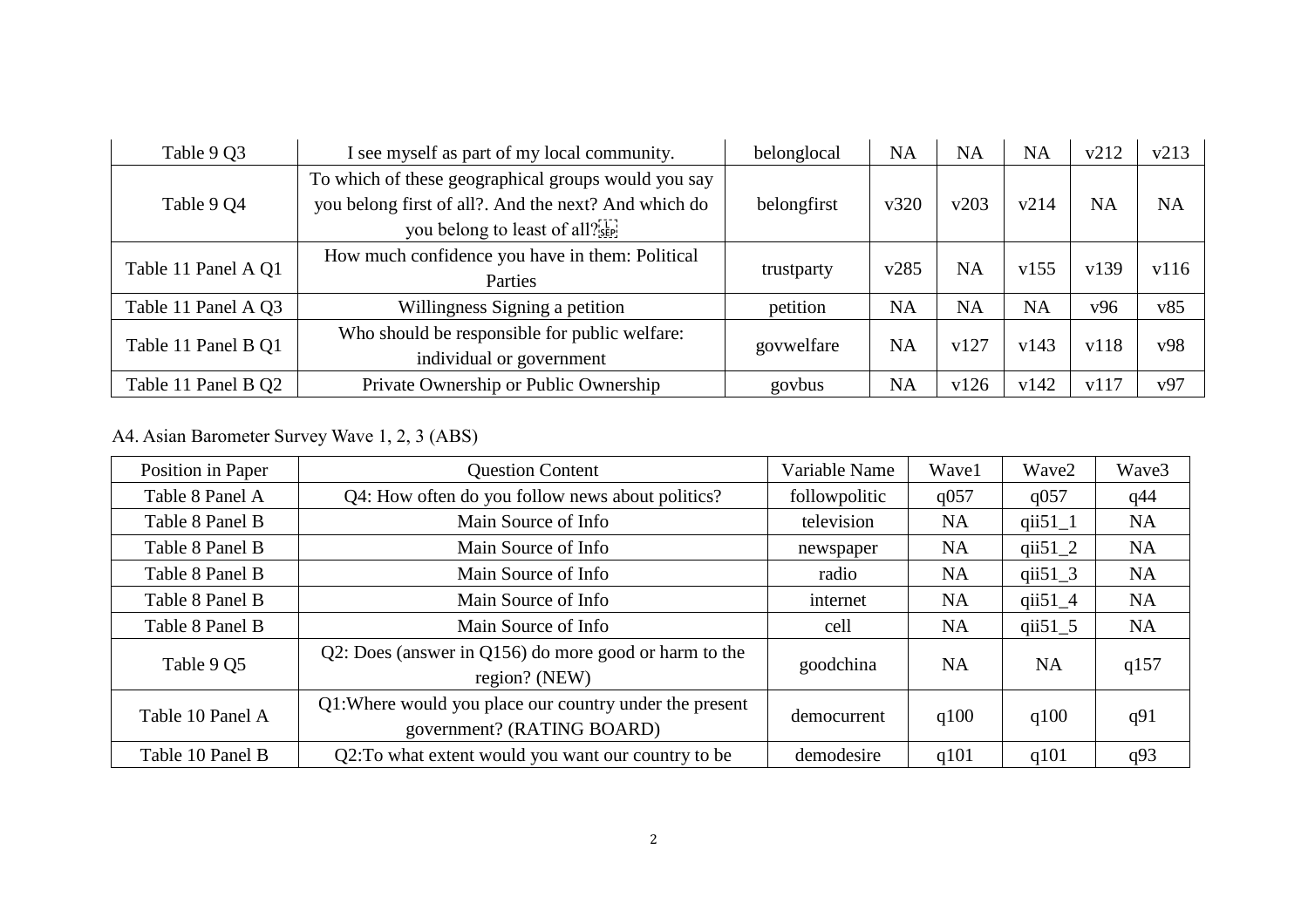|                  | democratic now? (RATING BOARD)                                                                                                                    |              |           |           |           |
|------------------|---------------------------------------------------------------------------------------------------------------------------------------------------|--------------|-----------|-----------|-----------|
| Table 10 Panel B | Q3: Here is a similar scale of 1 to 10 measuring the extent<br>to which people think democracy is suitable for our country.                       | demosuit     | q103      | q103      | q94       |
| Table 10 Panel B | Q7: Which of the following statements comes closest to<br>your own opinion?:Democracy is always preferable to any<br>other kind of government     | demopref     | q117      | q117      | q124      |
| Table 10 Panel C | Q8:Democracy is capable of solving the problems of our<br>society                                                                                 | demotrust    | q118      | q118      | q125      |
| Table 10 Panel C | Q9: If you had to choose between democracy and economic<br>development, which would you say is more important?                                    | demodev      | q119      | q119      | q126      |
| Table 10 Panel C | Q11: Do you agree or disagree with the following<br>statement: "Democracy may have its problems, but it is still<br>the best form of government." | demobest     | <b>NA</b> | <b>NA</b> | q128      |
| Table 11 Q2      | Q1: Which country has the most influence in Asia? (NEW)                                                                                           | influcountry | <b>NA</b> | <b>NA</b> | q156      |
| Table 11 Q5      | Q1: The government should maintain ownership of major<br>state-owned enterprises.                                                                 | govbus       | q140      | q140      | <b>NA</b> |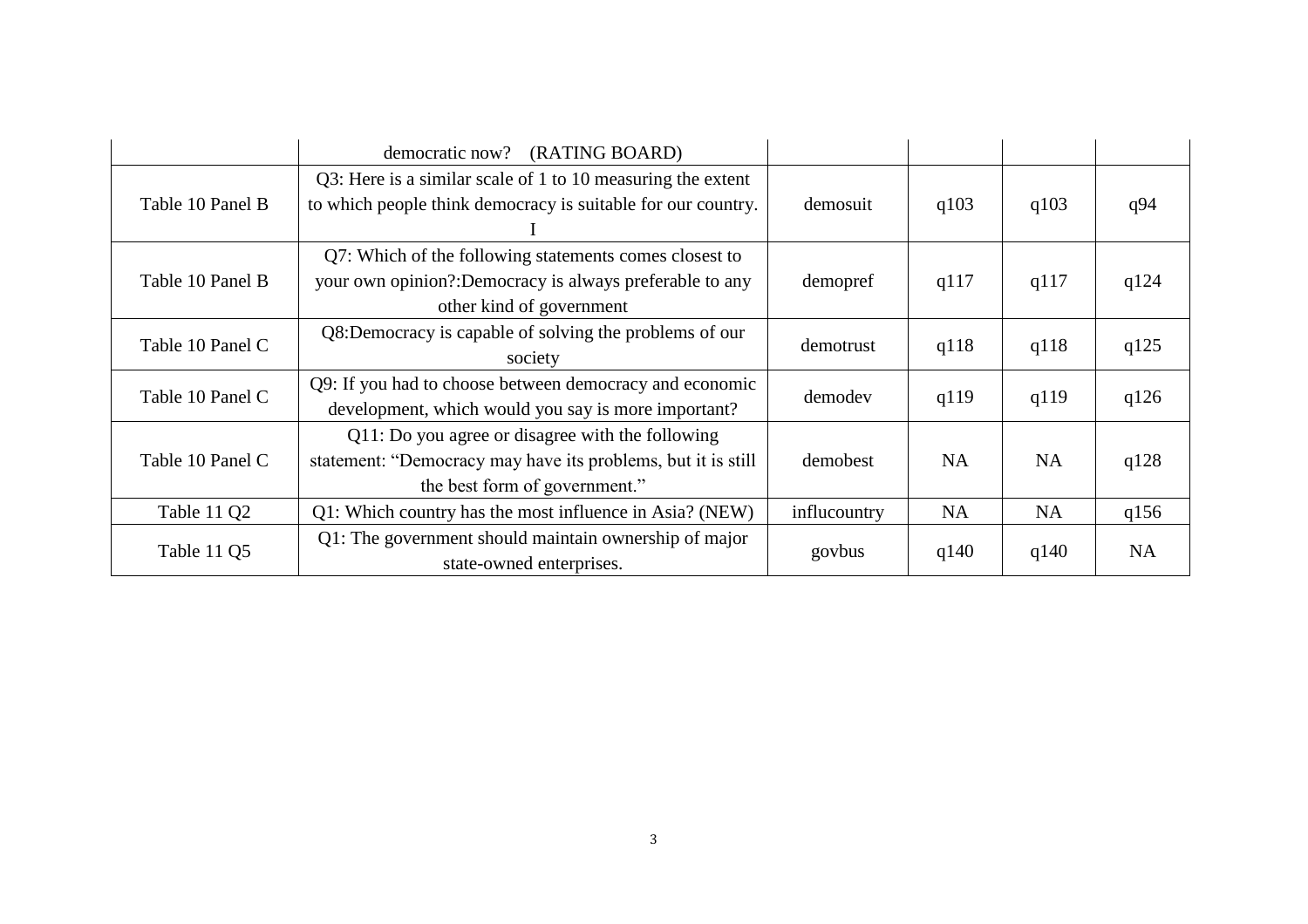

Appendix Fig 1: The left panel plots  $\beta_{2,t}$  with Census 1982 data and the right panel plots  $\beta_{2,t}$  with Census 1990. The sample includes 15 pre-reform birth cohorts and 10 post-reform birth cohorts in the left panel and 20 post-reform birth cohorts in the right panel. Birth cohort -15 is set as the base.  $y_{i,j,t}$  in top row is years of schooling,  $y_{i,j,t}$  in middle row is the probability of formal primary education and  $y_{i,j,t}$  in bottom row is the conditional probability for secondary education. The dashed straight lines are fitted lines in pre- and post-treatment birth cohorts. 90% confidence intervals are plotted. Standard errors used for confidence intervals are clustered at the county level.

$$
y_{i,j,t} = \sum_{t} \beta_{1,t} Post_{i,j,t} + \sum_{t} \beta_{2,t} Post_{i,j,t} * Distance_j + \alpha_j + \zeta_{prov,t} + \varepsilon_{i,j,t}
$$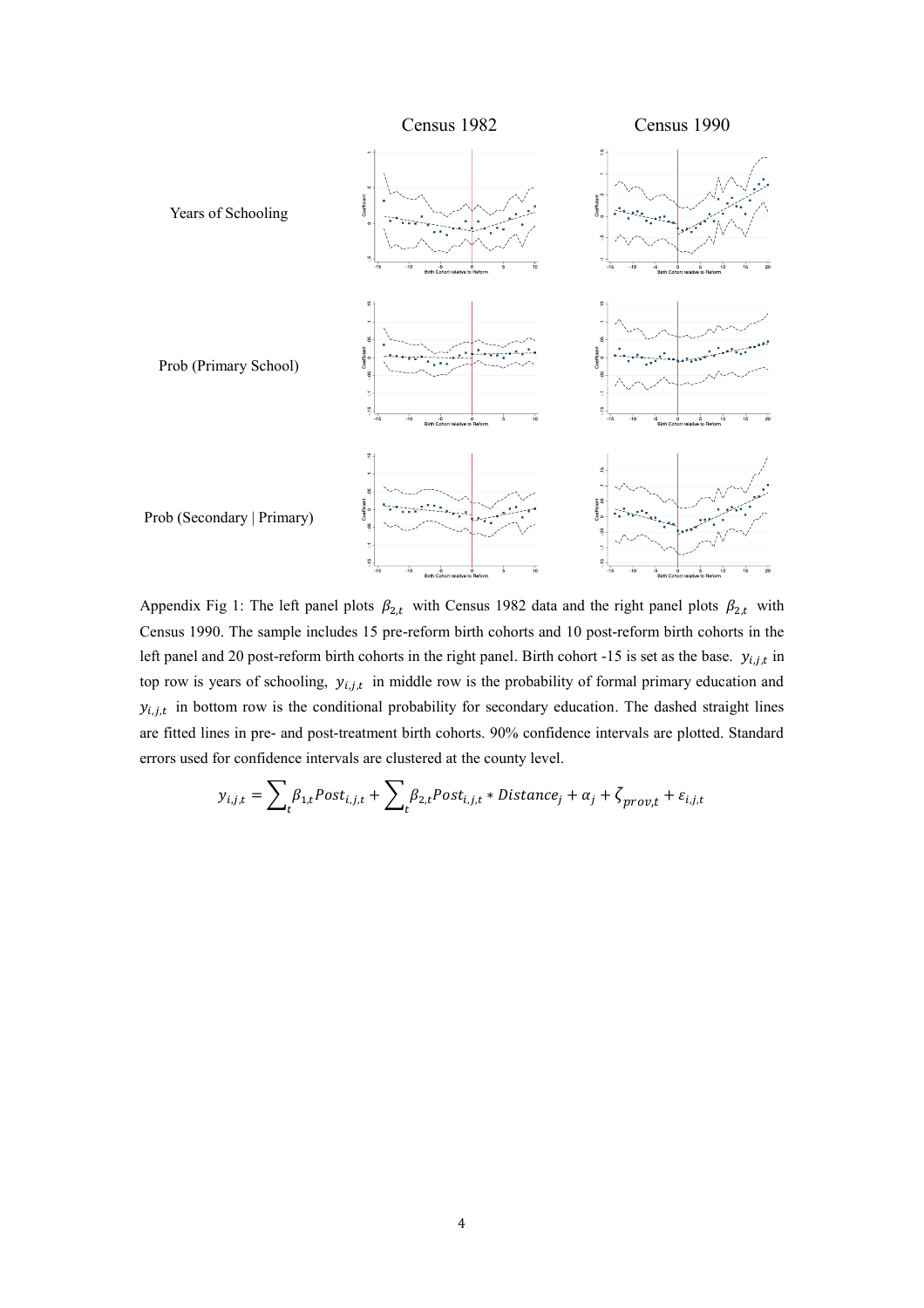







Appendix Fig 2: This figure plots the birth cohort specific coefficients  $\beta_{2,t}$  with non-agricultural participation as the dependent variable  $(y_{i,j,t})$  for 15 pre-reform and 20 post-reform birth cohorts. Birth cohort -15 is set as the base. Panel A and Panel B report estimates with male and female subsamples of Census 2000. The dashed straight lines are fitted lines in pre- and post-treatment birth cohorts. 90% confidence intervals are plotted. Standard errors used for confidence intervals are clustered at the county level.

$$
y_{i,j,t} = \sum_{t} \beta_{1,t} Post_{i,j,t} + \sum_{t} \beta_{2,t} Post_{i,j,t} * Distance_j + \zeta_{prov,t} + \alpha_j + \varepsilon_{i,j,t}
$$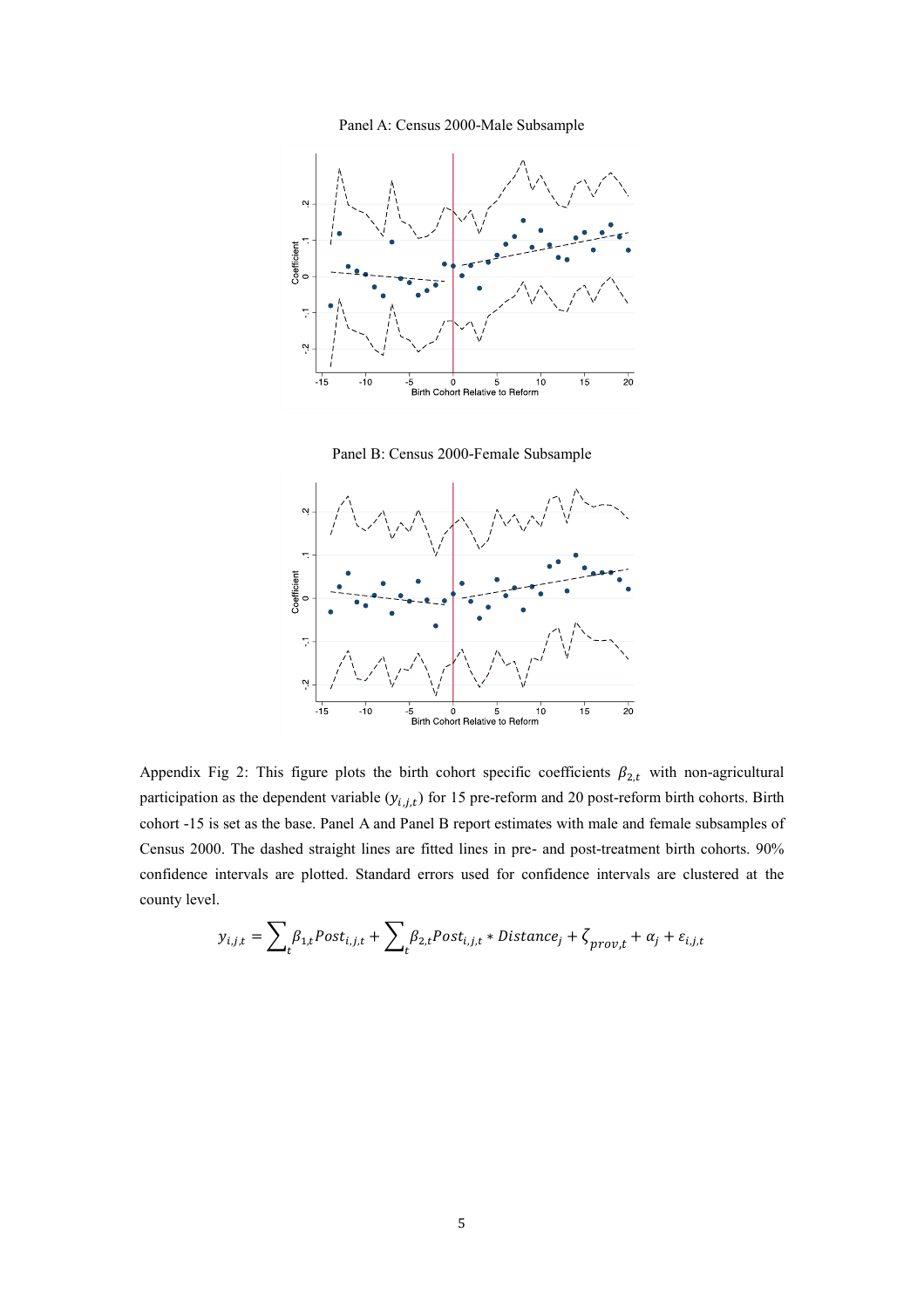| Panel A: Census 1982 Full Sample              |                                         |                                                     |          |          |  |  |  |  |
|-----------------------------------------------|-----------------------------------------|-----------------------------------------------------|----------|----------|--|--|--|--|
| <b>Number of Post-Reform Cohorts</b>          | 5                                       | 10                                                  | 15       | 20       |  |  |  |  |
|                                               | $y_{i,j,t}$ : Years of Education        |                                                     |          |          |  |  |  |  |
| Post <sub>i.i.t</sub> * Distance <sub>i</sub> | $-0.224$                                | $-0.227$                                            | $-0.199$ | $-0.103$ |  |  |  |  |
|                                               | (0.238)                                 | (0.249)                                             | (0.252)  | (0.240)  |  |  |  |  |
| Obs.                                          | 600,877                                 | 732,397                                             | 828,401  | 970,027  |  |  |  |  |
|                                               | $y_{i.i.t}$ : Primary School Enrollment |                                                     |          |          |  |  |  |  |
| Post <sub>i.i.t</sub> * Distance <sub>i</sub> | $-0.005$                                | $-0.012$                                            | $-0.013$ | $-0.012$ |  |  |  |  |
|                                               | (0.018)                                 | (0.020)                                             | (0.021)  | (0.023)  |  |  |  |  |
| Obs.                                          | 600,877                                 | 732,397                                             | 828,401  | 970,027  |  |  |  |  |
|                                               |                                         | $y_{i,i,t}$ : Porb (Middle School   Primary School) |          |          |  |  |  |  |
| Post <sub>i.i.t</sub> * Distance <sub>i</sub> | $-0.029$                                | $-0.018$                                            | $-0.016$ | $-0.007$ |  |  |  |  |
|                                               | (0.032)                                 | (0.037)                                             | (0.040)  | (0.040)  |  |  |  |  |
| Obs.                                          | 416,756                                 | 521,345                                             | 603,415  | 727,681  |  |  |  |  |

#### **Appendix Table 1: Language Effect on Education Attainment**

Level of Significance \* p<0.10 \*\* p<0.05 \*\*\* p<0.01

| Panel B: Census 1990 Full Sample              |                                         |                                                            |           |           |  |  |  |  |  |
|-----------------------------------------------|-----------------------------------------|------------------------------------------------------------|-----------|-----------|--|--|--|--|--|
| <b>Number of Post-Reform Cohorts</b>          | 5                                       | 10                                                         | 15        | 20        |  |  |  |  |  |
|                                               | $y_{i,j,t}$ : Years of Education        |                                                            |           |           |  |  |  |  |  |
| Post <sub>i.i.t</sub> * Distance <sub>i</sub> | $-0.311**$                              | $-0.227$                                                   | $-0.122$  | $-0.002$  |  |  |  |  |  |
|                                               | (0.150)                                 | (0.152)                                                    | (0.155)   | (0.153)   |  |  |  |  |  |
| Obs.                                          | 1,749,311                               | 2,133,087                                                  | 2,437,948 | 2,951,260 |  |  |  |  |  |
|                                               | $y_{i,j,t}$ : Primary School Enrollment |                                                            |           |           |  |  |  |  |  |
| Post <sub>i.i.t</sub> * Distance <sub>i</sub> | $-0.006$                                | $-0.003$                                                   | 0.004     | 0.008     |  |  |  |  |  |
|                                               | (0.015)                                 | (0.016)                                                    | (0.017)   | (0.019)   |  |  |  |  |  |
| Obs.                                          | 1,749,311                               | 2,133,087                                                  | 2,437,948 | 2,951,260 |  |  |  |  |  |
|                                               |                                         | y <sub>i.i.t</sub> : Porb (Middle School   Primary School) |           |           |  |  |  |  |  |
| Post <sub>i,j,t</sub> * Distance <sub>i</sub> | $-0.042*$                               | $-0.027$                                                   | $-0.018$  | $-0.005$  |  |  |  |  |  |
|                                               | (0.023)                                 | (0.024)                                                    | (0.025)   | (0.026)   |  |  |  |  |  |
| Obs.                                          | 1,332,533                               | 1,665,056                                                  | 1,941,447 | 2,418,669 |  |  |  |  |  |

Level of Significance \* p<0.10 \*\* p<0.05 \*\*\* p<0.01

Notes: This table reports the regression results with education as the dependent variables  $(y_{i,j,t})$ .  $\alpha_j$  is the county fixed effect,  $\zeta_{\text{prov},t}$  is the province-cohort fixed effect. Post<sub>j,t</sub> is the post-treatment dummy for county j in birth cohort t. Distance<sub>j</sub> is the linguistic distance between local dialect in county j and Putonghua. Data sample includes 15 pre-reform birth cohorts. All regressions include county and province-birth cohort fixed effects. Robust standard errors clustered by survey county are reported in parenthesis.

 $y_{i,j,t} = \beta_1 Post_{i,j,t} + \beta_2 Post_{i,j,t} * Distance_j + \zeta_{prov,t} + \alpha_j + \epsilon_{i,j,t}$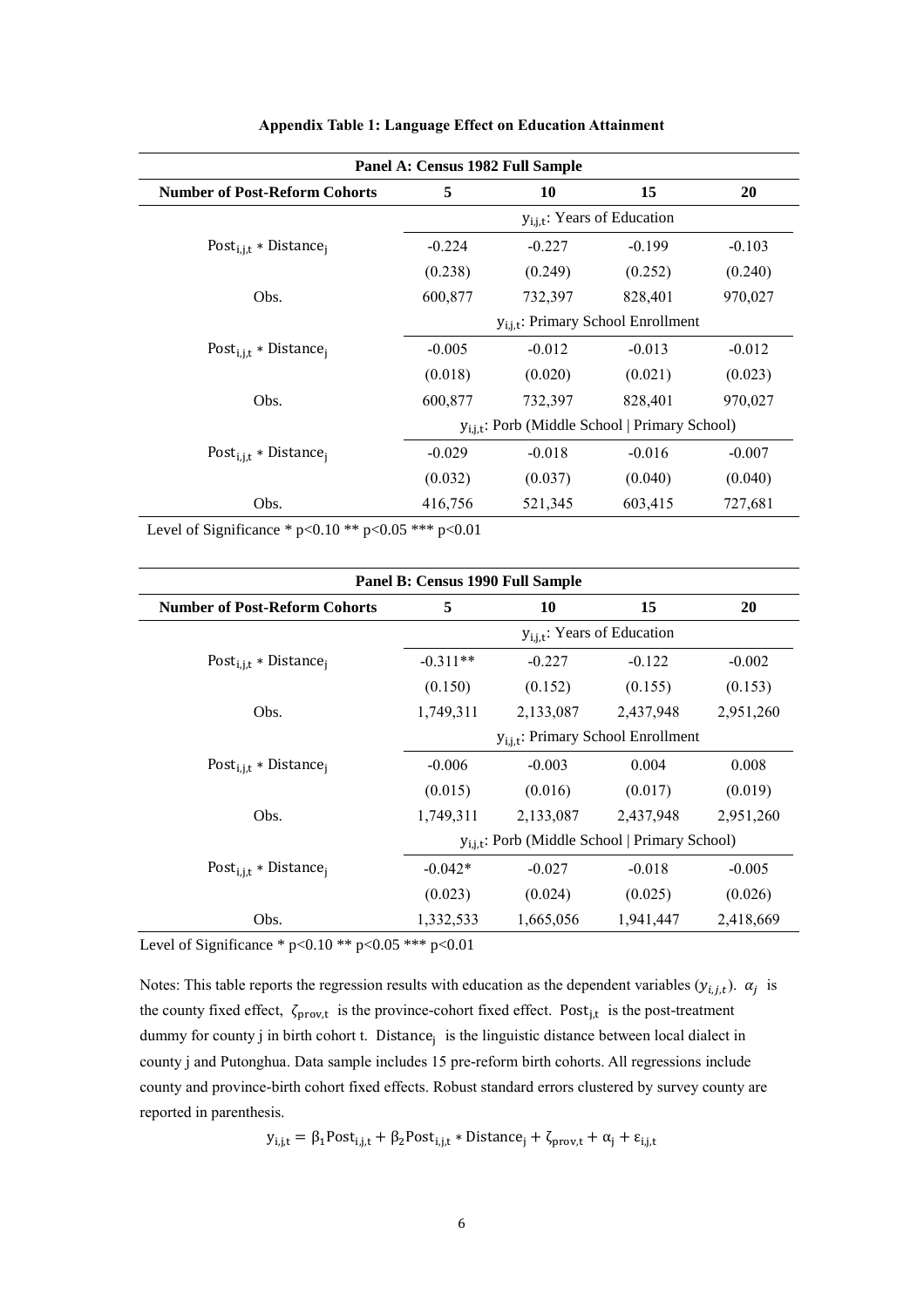| <b>Number of Post-Reform Cohorts</b>          | 5                                       | 10                                                  | 15       | 20       |  |  |  |
|-----------------------------------------------|-----------------------------------------|-----------------------------------------------------|----------|----------|--|--|--|
|                                               | $y_{i,j,t}$ : Years of Education        |                                                     |          |          |  |  |  |
| Post <sub>i,j,t</sub> * Distance <sub>j</sub> | $-0.008$                                | $-0.006$                                            | $-0.010$ | $-0.015$ |  |  |  |
|                                               | (0.021)                                 | (0.017)                                             | (0.016)  | (0.015)  |  |  |  |
| Obs                                           | 132,822                                 | 165,657                                             | 193,050  | 238,637  |  |  |  |
|                                               | $y_{i,i,t}$ : Primary School Enrollment |                                                     |          |          |  |  |  |
| Post <sub>i.i.t</sub> * Distance <sub>i</sub> | $-0.004$                                | $-0.005$                                            | $-0.007$ | $-0.012$ |  |  |  |
|                                               | (0.019)                                 | (0.015)                                             | (0.015)  | (0.014)  |  |  |  |
| Obs                                           | 132,822                                 | 165,657                                             | 193,050  | 238,637  |  |  |  |
|                                               |                                         | $y_{i.i.t}$ : Porb (Middle School   Primary School) |          |          |  |  |  |
| Post <sub>i.i.t</sub> * Distance <sub>i</sub> | 0.0002                                  | 0.0001                                              | $-0.006$ | $-0.008$ |  |  |  |
|                                               | (0.017)                                 | (0.014)                                             | (0.013)  | (0.012)  |  |  |  |
| Obs                                           | 53,869                                  | 73,765                                              | 93,049   | 126,431  |  |  |  |
|                                               |                                         | $y_{i,j,t}$ : Porb (High School   Middle School)    |          |          |  |  |  |
| Post <sub>i.i.t</sub> * Distance <sub>i</sub> | $-0.005$                                | 0.0002                                              | 0.0009   | $-0.003$ |  |  |  |
|                                               | (0.022)                                 | (0.017)                                             | (0.015)  | (0.015)  |  |  |  |
| <b>Obs</b>                                    | 15,774                                  | 23,070                                              | 31,029   | 41,863   |  |  |  |

# **Appendix Table 2: School Dropout Rate**

Level of Significance \* p<0.10 \*\* p<0.05 \*\*\* p<0.01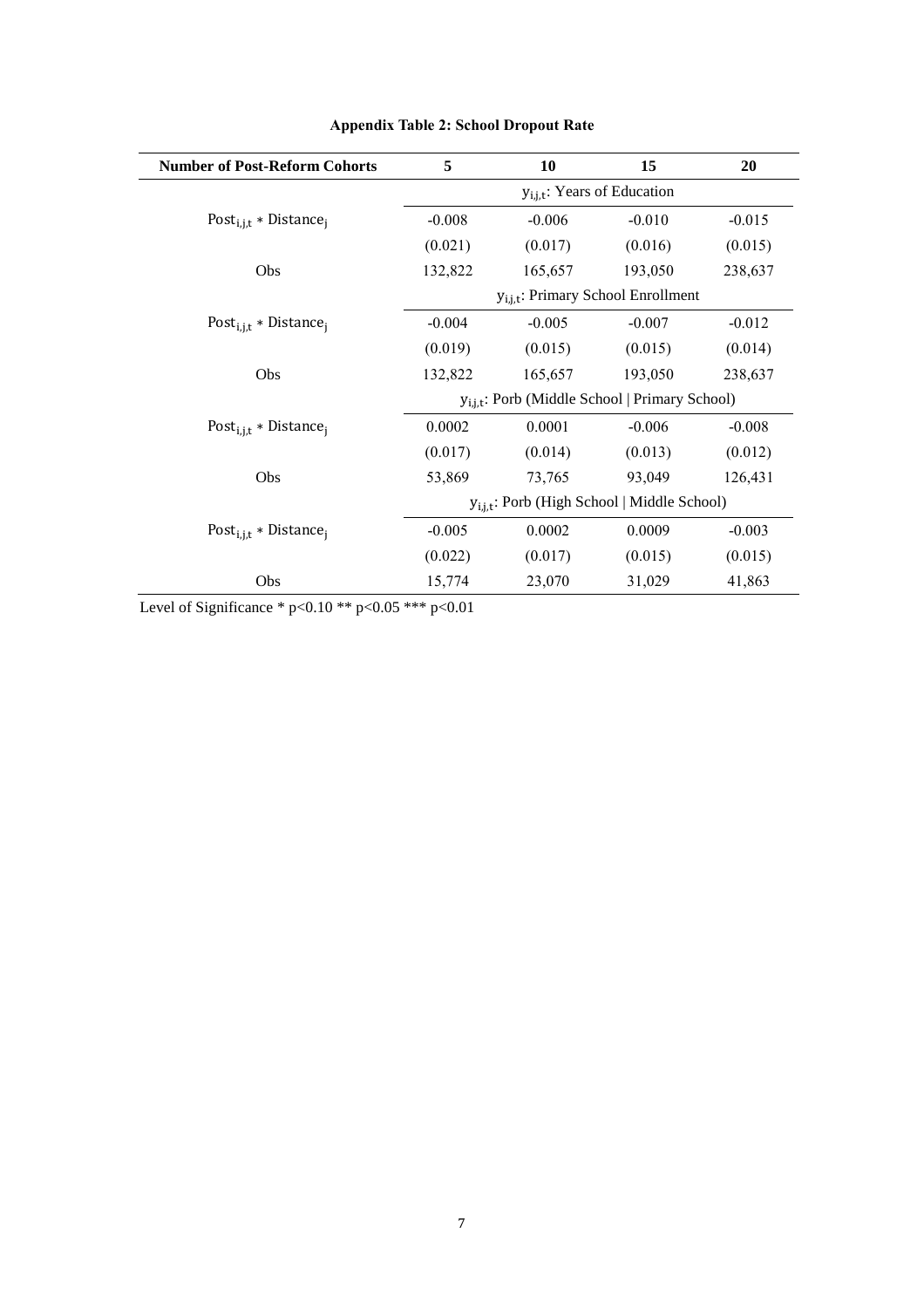|                               |           | <b>Full Population Sample</b> | Male Subsample |            |            |         | Female Subsample |         |         |
|-------------------------------|-----------|-------------------------------|----------------|------------|------------|---------|------------------|---------|---------|
| Number of Post-Reform Cohorts | 1982      | 1990                          | Obs            | 1982       | 1990       | Obs     | 1982             | 1990    | Obs     |
| 5                             | 0.012     | 0.012                         | 126,887        | 0.018      | 0.018      | 69,640  | 0.002            | 0.002   | 57,247  |
|                               | (0.025)   | (0.025)                       |                | (0.032)    | (0.032)    |         | (0.035)          | (0.035) |         |
| 10                            | 0.032     | 0.031                         | 163,828        | $0.053*$   | $0.051*$   | 89,151  | 0.005            | 0.006   | 74,677  |
|                               | (0.024)   | (0.024)                       |                | (0.029)    | (0.029)    |         | (0.032)          | (0.032) |         |
| 15                            | $0.052**$ | $0.052**$                     | 223,466        | $0.066**$  | $0.065**$  | 120,447 | 0.035            | 0.039   | 103,019 |
|                               | (0.024)   | (0.025)                       |                | (0.028)    | (0.029)    |         | (0.032)          | (0.032) |         |
| 20                            | $0.062**$ | $0.065**$                     | 283,650        | $0.079***$ | $0.078***$ | 152,432 | 0.042            | 0.052   | 131,218 |
|                               | (0.026)   | (0.027)                       |                | (0.029)    | (0.030)    |         | (0.034)          | (0.035) |         |

**Appendix Table 3: Non-agricultural Sector Employment-Census 1982 and 1990**

Notes: This table reports the regression results with non-agricultural job participation as the dependent variables  $(y_{i,j,t})$  using the subsample of rural residents.  $\alpha_j$  is the county fixed effect,  $\zeta_{\text{prov},t}$  is the province-cohort fixed effect. Post<sub>j,t</sub> is the post-treatment dummy for county j in birth cohort t. Distance<sub>j</sub> is the linguistic distance between local dialect in county j and Putonghua. Geo<sub>j</sub> is the geographical distance from county j to Beijing. Data sample include 15 pre-reform birth cohorts. All regressions include county and province-birth cohort fixed effects. Robust standard errors clustered by survey county are reported in parenthesis. Columns (1), (3) and (5) report the estimates with full sample, male subsample and female subsample of Census 1982. Columns (2), (4) and (6) report the estimates with full sample, male subsample and female subsample of Census 1990

$$
y_{i,j,t} = \beta_1 \text{Post}_{i,j,t} + \beta_2 \text{Post}_{i,j,t} * \text{Distance}_j + \beta_3 \text{Post}_{i,j,t} * \text{Geo}_j + \zeta_{\text{prov},t} + \alpha_j + \varepsilon_{i,j,t}
$$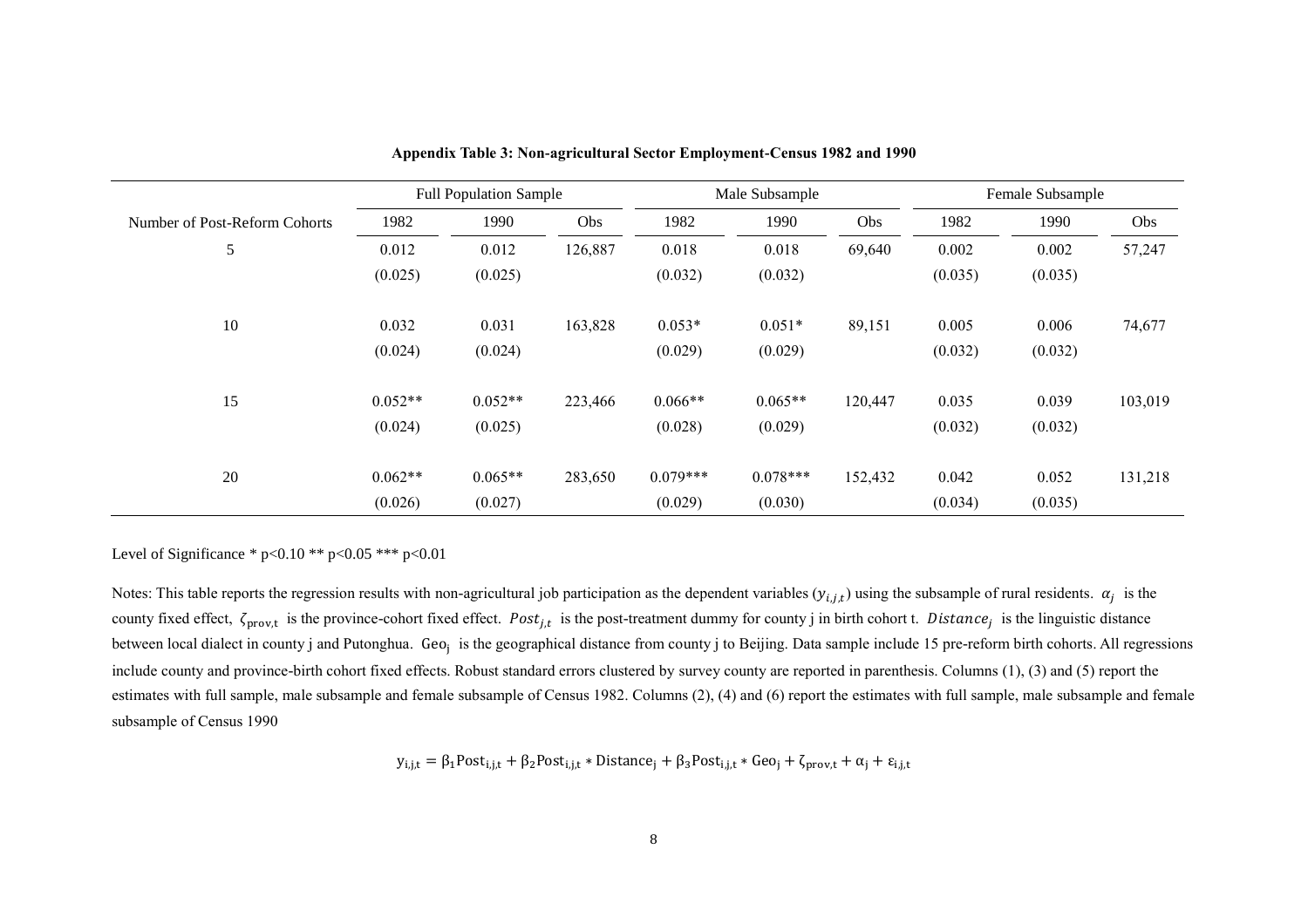|                                               | Non-Agricultural Sector | Gov. Officials | Admin. Staff                     | Tech. Specialists                  | Service Workers | Factory Worker |
|-----------------------------------------------|-------------------------|----------------|----------------------------------|------------------------------------|-----------------|----------------|
|                                               |                         |                | Panel A: Census 1982 + OLS Model |                                    |                 |                |
| Post <sub>i,j,t</sub> * Distance <sub>i</sub> | $0.047***$              | $-0.004$       | 0.001                            | 0.005                              | 0.003           | $0.049**$      |
|                                               | (0.015)                 | (0.003)        | (0.002)                          | (0.006)                            | (0.003)         | (0.015)        |
| Obs                                           | 2,333,783               | 1,883,256      | 1,884,004                        | 2,000,594                          | 1,892,798       | 2,137,467      |
|                                               |                         |                |                                  | Panel B: Census 1982 + Logit Model |                 |                |
| Post <sub>i,j,t</sub> * Distance <sub>i</sub> | 4.937***                | 3.439***       | $1.154***$                       | 1.906***                           | 3.817***        | $6.473***$     |
|                                               | (0.230)                 | (0.382)        | (0.206)                          | (0.121)                            | (0.242)         | (0.291)        |
| Post <sub>i,j,t</sub>                         | $-2.058***$             | $-1.510***$    | $-0.589***$                      | $-0.800***$                        | $-1.722***$     | $-2.711***$    |
|                                               | (0.108)                 | (0.162)        | (0.105)                          | (0.0534)                           | (0.122)         | (0.143)        |
| Obs                                           | 2,333,783               | 1,883,256      | 1,884,004                        | 2,000,594                          | 1,892,798       | 2,137,467      |
| $\mathcal{N}$                                 |                         |                | Panel C: Census 1990 +OLS Model  |                                    |                 |                |
| Post <sub>i,j,t</sub> * Distance <sub>i</sub> | $0.049*$                | $0.005*$       | 0.002                            | $0.022***$                         | $0.011**$       | 0.049          |
|                                               | (0.029)                 | (0.003)        | (0.002)                          | (0.008)                            | (0.005)         | (0.033)        |
| Obs                                           | 3,262,322               | 2,798,586      | 2,791,006                        | 2,882,239                          | 2,819,034       | 3,098,377      |

| Appendix Table 4: Sectorial Decomposition of Non-Agricultural Participation Census 1982 and 1990 |  |  |  |
|--------------------------------------------------------------------------------------------------|--|--|--|
|                                                                                                  |  |  |  |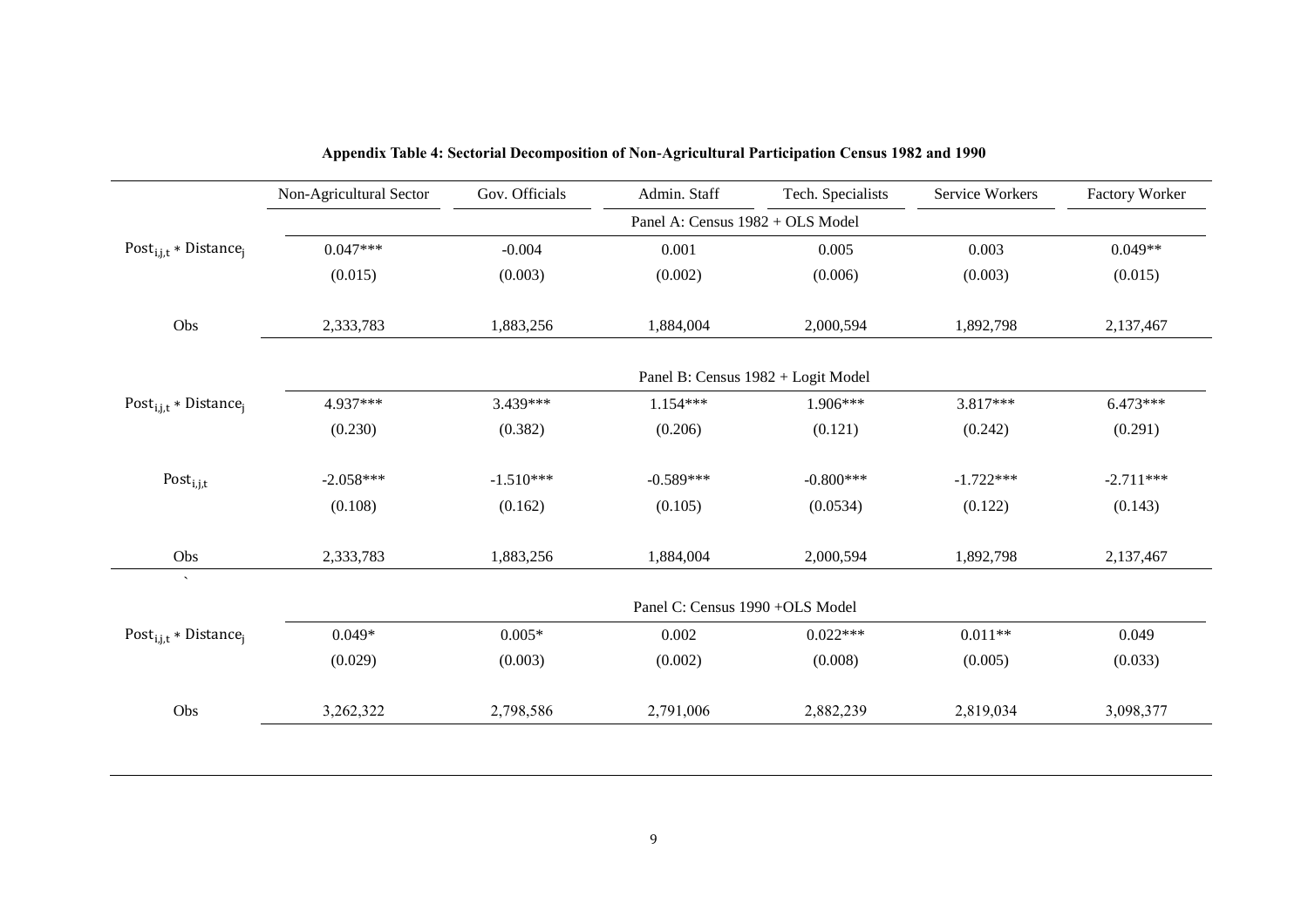|                                               | Panel D: Census 1990 + Logit Model |             |             |             |             |             |  |  |  |
|-----------------------------------------------|------------------------------------|-------------|-------------|-------------|-------------|-------------|--|--|--|
| Post <sub>i,j,t</sub> * Distance <sub>i</sub> | $7.065***$                         | $7.099***$  | $4.108***$  | $4.178***$  | $4.940***$  | $8.412***$  |  |  |  |
|                                               | (0.488)                            | (0.629)     | (0.679)     | (0.394)     | (0.552)     | (0.568)     |  |  |  |
| Post <sub>i,j,t</sub>                         | $-2.753***$                        | $-2.364***$ | $-1.600***$ | $-1.595***$ | $-2.079***$ | $-3.327***$ |  |  |  |
|                                               | (0.218)                            | (0.248)     | (0.297)     | (0.169)     | (0.230)     | (0.265)     |  |  |  |
| Obs                                           | 3,262,322                          | 2,798,586   | 2,791,006   | 2,882,239   | 2,819,034   | 3,098,377   |  |  |  |

Notes: We replicate Table 6 with Census 1982 and 1990. We classify the non-agricultural occupations with the one-digit Chinese occupation classification code (GB-19XX), which is slightly different with GB/T6565-1999, into the same five categories: Government officials (classification code: 2), technology specialists (classification code: 0/1/4), Administrative staff (classification code: 3), Service workers (classification code: 5) and Factory workers (classification code: 7/8/9). We estimate the specification (1) (Table 5 Column 1) by each occupation category. All regressions include 15 pre-reform birth cohorts and 20 post-reform birth cohorts for 1990 and 12 post-reform cohorts for 1982. In Panel A, we report the OLS estimators for  $\beta_2$  with clustered robust standard errors. In Panel B, we estimate the specification using the Logit model without county fixed effects and report the MLE estimators for  $\beta_1$  and  $\beta_2$  with clustered standard errors at the county level.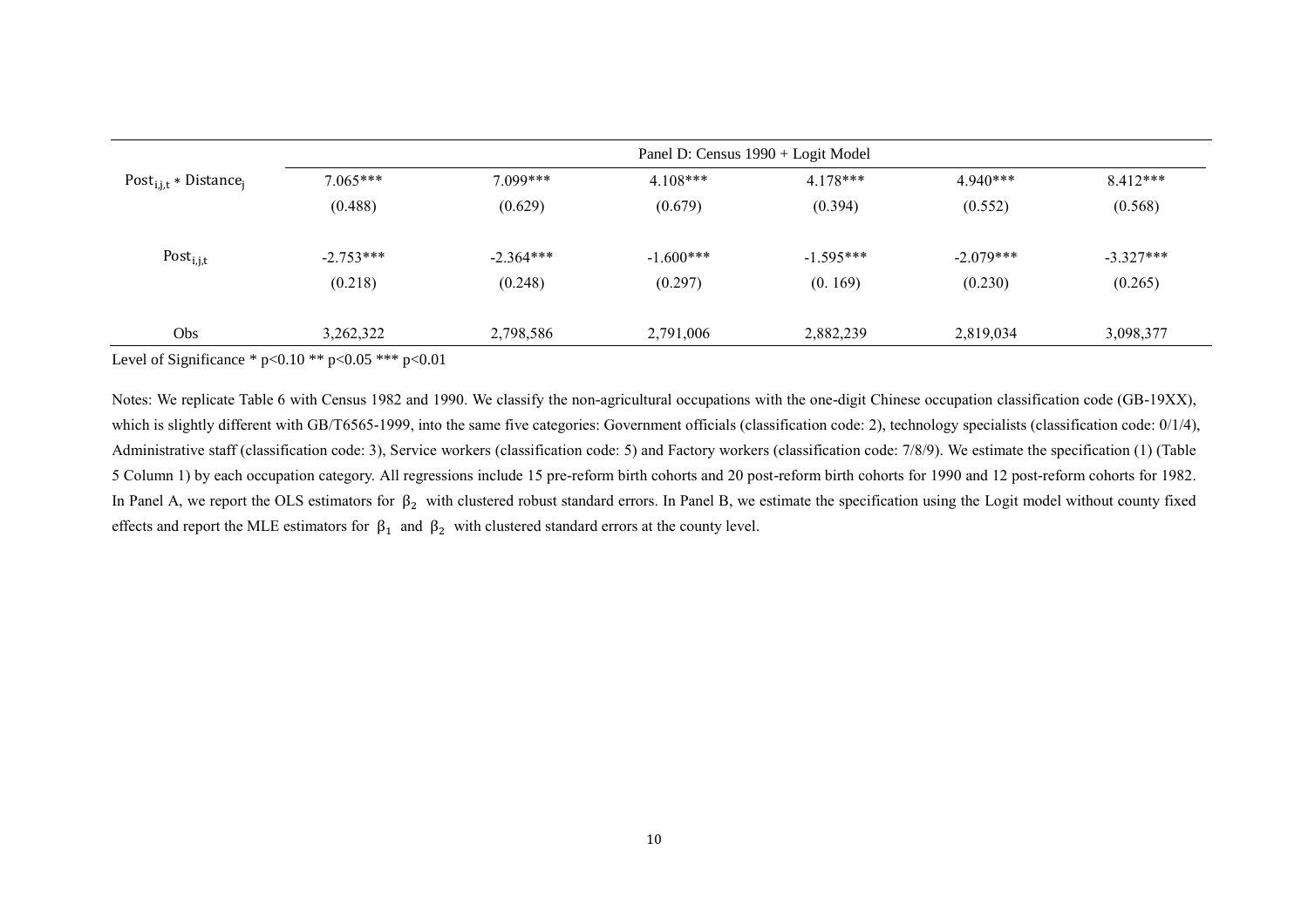|                                      |                         |            | <b>Panel A: Full Population Sample</b> |            |                        |            |            |            |  |  |
|--------------------------------------|-------------------------|------------|----------------------------------------|------------|------------------------|------------|------------|------------|--|--|
| <b>Number of Post-Reform Cohorts</b> | 5                       | 10         | 15                                     | 20         | 5                      | 10         | 15         | 20         |  |  |
|                                      | Rural + Urban Residents |            |                                        |            | <b>Rural Residents</b> |            |            |            |  |  |
| All Type of Migration                | 0.023                   | 0.030      | 0.029                                  | $0.037*$   | $0.038**$              | $0.040***$ | $0.043**$  | $0.045**$  |  |  |
|                                      | (0.0195)                | (0.019)    | (0.020)                                | (0.022)    | (0.016)                | (0.015)    | (0.017)    | (0.020)    |  |  |
| Migration within Province            | $-0.028$                | $-0.028*$  | $-0.030*$                              | $-0.032**$ | 0.002                  | $-0.007$   | $-0.007$   | $-0.016$   |  |  |
|                                      | (0.018)                 | (0.017)    | (0.016)                                | (0.016)    | (0.015)                | (0.013)    | (0.014)    | (0.015)    |  |  |
| Across Province                      | $0.051***$              | $0.058***$ | $0.059***$                             | $0.069***$ | $0.036***$             | $0.047***$ | $0.050***$ | $0.061***$ |  |  |
|                                      | (0.009)                 | (0.011)    | (0.013)                                | (0.017)    | (0.007)                | (0.008)    | (0.010)    | (0.014)    |  |  |
| Across Language Area                 | $0.053***$              | $0.059***$ | $0.057***$                             | $0.065***$ | $0.033***$             | $0.043***$ | $0.047***$ | $0.054***$ |  |  |
|                                      | (0.009)                 | (0.011)    | (0.012)                                | (0.015)    | (0.006)                | (0.007)    | (0.009)    | (0.012)    |  |  |
| Geo Distance to Beijing              | Y                       | Y          | Y                                      | Y          | Y                      | Y          | Y          | Y          |  |  |
| Obs.                                 | 184,208                 | 237,426    | 319,046                                | 402,035    | 140,632                | 179,675    | 242,634    | 306,589    |  |  |

# **Appendix Table 5: Full Dynamics of Migration**

Level of Significance \* p<0.10 \*\* p<0.05 \*\*\* p<0.01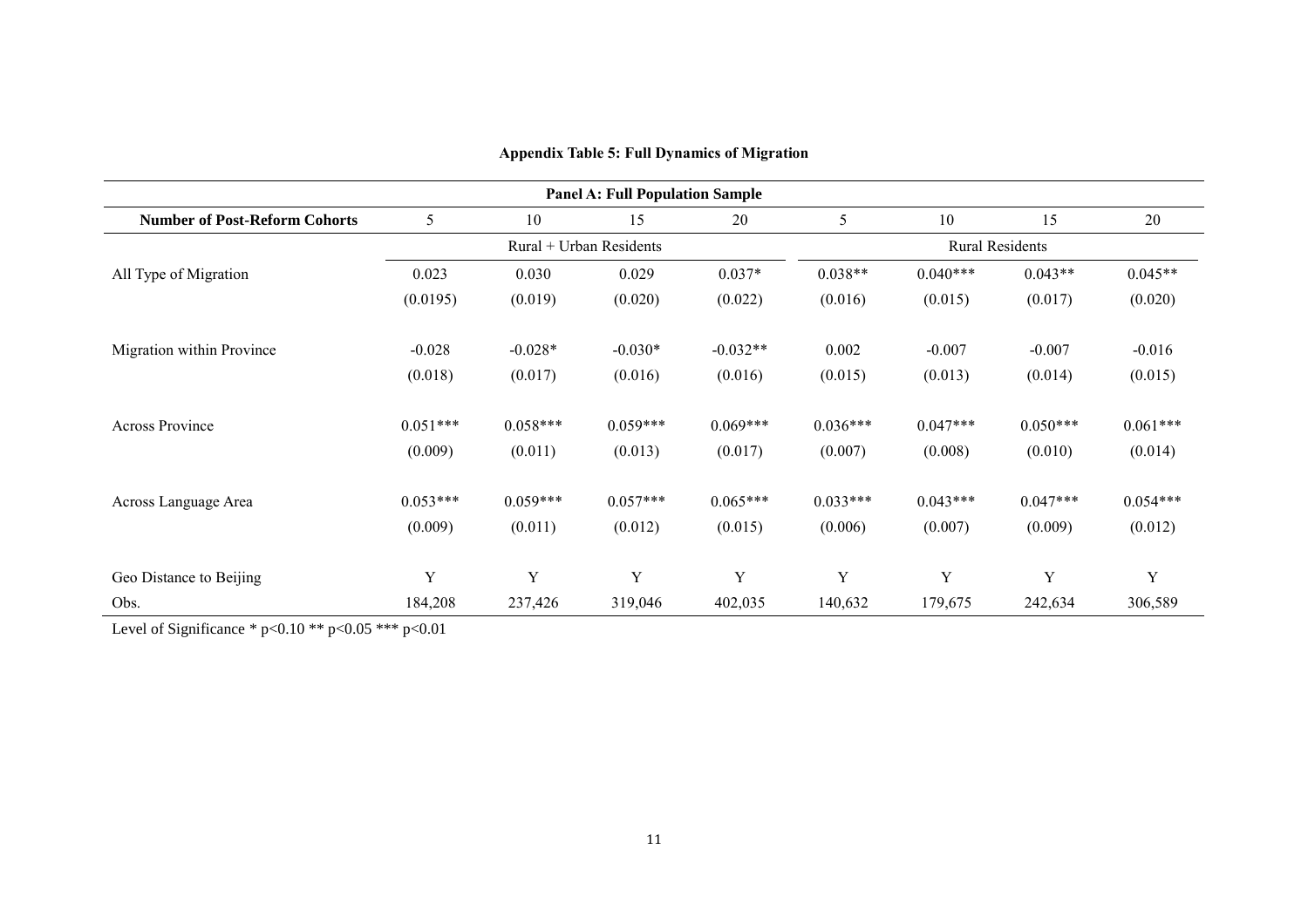| <b>Panel B: Male Subsample</b>       |               |             |            |            |          |           |             |            |  |  |  |
|--------------------------------------|---------------|-------------|------------|------------|----------|-----------|-------------|------------|--|--|--|
| <b>Number of Post-Reform Cohorts</b> | 5             | 10          | 15         | 20         | 5        | 10        | 15          | 20         |  |  |  |
|                                      | Rural + Urban |             |            |            | Rural    |           |             |            |  |  |  |
| All Type of Migration                | 0.0026        | 0.009       | 0.008      | 0.016      | 0.017    | 0.017     | 0.017       | 0.019      |  |  |  |
|                                      | (0.023)       | (0.021)     | (0.022)    | (0.024)    | (0.019)  | (0.016)   | (0.019)     | (0.022)    |  |  |  |
| Migration within Province            | $-0.041**$    | $-0.034*$   | $-0.038**$ | $-0.041**$ | $-0.001$ | $-0.010$  | $-0.016$    | $-0.027*$  |  |  |  |
|                                      | (0.021)       | (0.018)     | (0.017)    | (0.017)    | (0.016)  | (0.013)   | (0.014)     | (0.016)    |  |  |  |
| <b>Across Province</b>               | $0.044***$    | $0.043***$  | $0.046***$ | $0.057***$ | $0.018*$ | $0.027**$ | $0.033***$  | $0.046***$ |  |  |  |
|                                      | (0.012)       | (0.013)     | (0.014)    | (0.019)    | (0.010)  | (0.010)   | (0.013)     | (0.016)    |  |  |  |
| Across Language Area                 | $0.044***$    | $0.043***$  | $0.043***$ | $0.050***$ | 0.014    | $0.020**$ | $0.027**$   | $0.035**$  |  |  |  |
|                                      | (0.011)       | (0.012)     | (0.013)    | (0.017)    | (0.009)  | (0.009)   | (0.011)     | (0.014)    |  |  |  |
| Geo Distance to Beijing              | $\mathbf Y$   | $\mathbf Y$ | Y          | Y          | Y        | Y         | $\mathbf Y$ | Y          |  |  |  |
| Obs.                                 | 95,584        | 122,829     | 164,382    | 206,512    | 71,285   | 91,029    | 122,724     | 155,151    |  |  |  |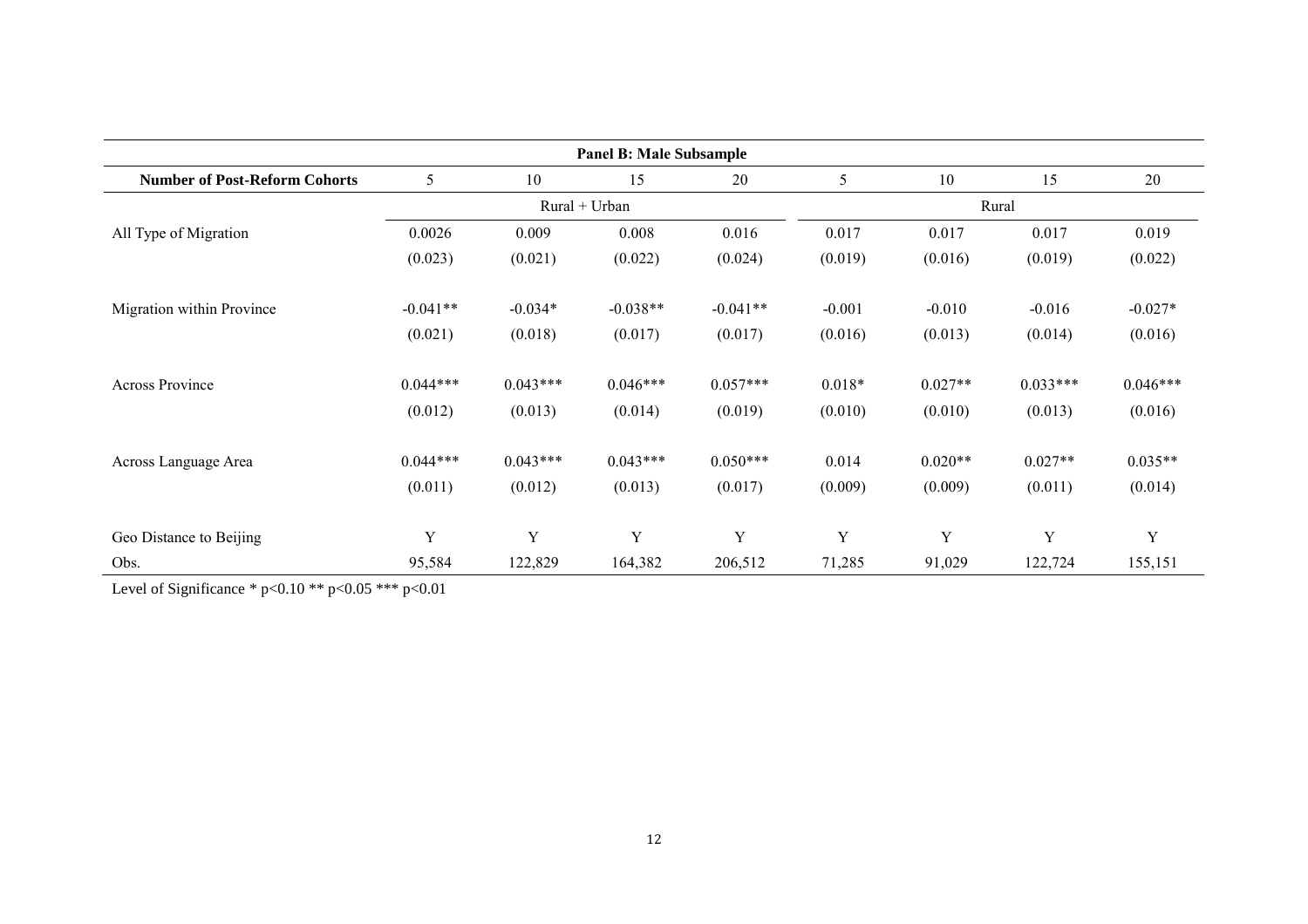| <b>Panel C: Female Subsample</b>     |               |            |            |            |            |            |            |            |  |  |  |
|--------------------------------------|---------------|------------|------------|------------|------------|------------|------------|------------|--|--|--|
| <b>Number of Post-Reform Cohorts</b> | 5             | 10         | 15         | 20         | 5          | 10         | 15         | 20         |  |  |  |
|                                      | Rural + Urban |            |            |            | Rural      |            |            |            |  |  |  |
| All Type of Migration                | $0.043*$      | $0.051**$  | $0.049**$  | $0.059**$  | $0.059**$  | $0.062***$ | $0.067***$ | $0.071***$ |  |  |  |
|                                      | (0.025)       | (0.023)    | (0.022)    | (0.024)    | (0.024)    | (0.021)    | (0.020)    | (0.023)    |  |  |  |
| Migration within Province            | $-0.015$      | $-0.022$   | $-0.023$   | $-0.024$   | 0.008      | $-0.005$   | $-0.003$   | $-0.007$   |  |  |  |
|                                      | (0.024)       | (0.021)    | (0.020)    | (0.020)    | (0.023)    | (0.019)    | (0.018)    | (0.019)    |  |  |  |
| Across Province                      | $0.057***$    | $0.073***$ | $0.073***$ | $0.083***$ | $0.052***$ | $0.068***$ | $0.069***$ | $0.078***$ |  |  |  |
|                                      | (0.010)       | (0.011)    | (0.013)    | (0.016)    | (0.008)    | (0.009)    | (0.010)    | (0.013)    |  |  |  |
| Across Language Area                 | $0.060***$    | $0.076***$ | $0.072***$ | $0.080***$ | $0.052***$ | $0.068***$ | $0.068***$ | $0.075***$ |  |  |  |
|                                      | (0.009)       | (0.011)    | (0.013)    | (0.015)    | (0.007)    | (0.008)    | (0.009)    | (0.012)    |  |  |  |
|                                      | Y             | Y          | Y          | Y          | Y          | Y          | Y          | Y          |  |  |  |
| Geo Distance to Beijing              |               |            |            |            |            |            |            |            |  |  |  |
| Obs.                                 | 88,624        | 114,597    | 154,664    | 195,523    | 69,347     | 88,646     | 119,910    | 151,438    |  |  |  |

Notes: This table shows full dynamics of the migration patterns in year 2000. Data sample include 15 pre-reform birth cohorts. All regressions include birth cohort, county, province-birth cohort fixed effects and geographical distance control. Robust standard errors clustered by birth county are reported in parenthesis.

 $\text{Migration}_{i,j,t} = \beta_1 \text{Post}_{i,j,t} + \beta_2 \text{Post}_{i,j,t} * \text{Distance}_j + \beta_3 \text{Post}_{i,j,t} * \text{Geo}_j + \zeta_{\text{prov},t} \alpha_j + \epsilon_{i,j,t}$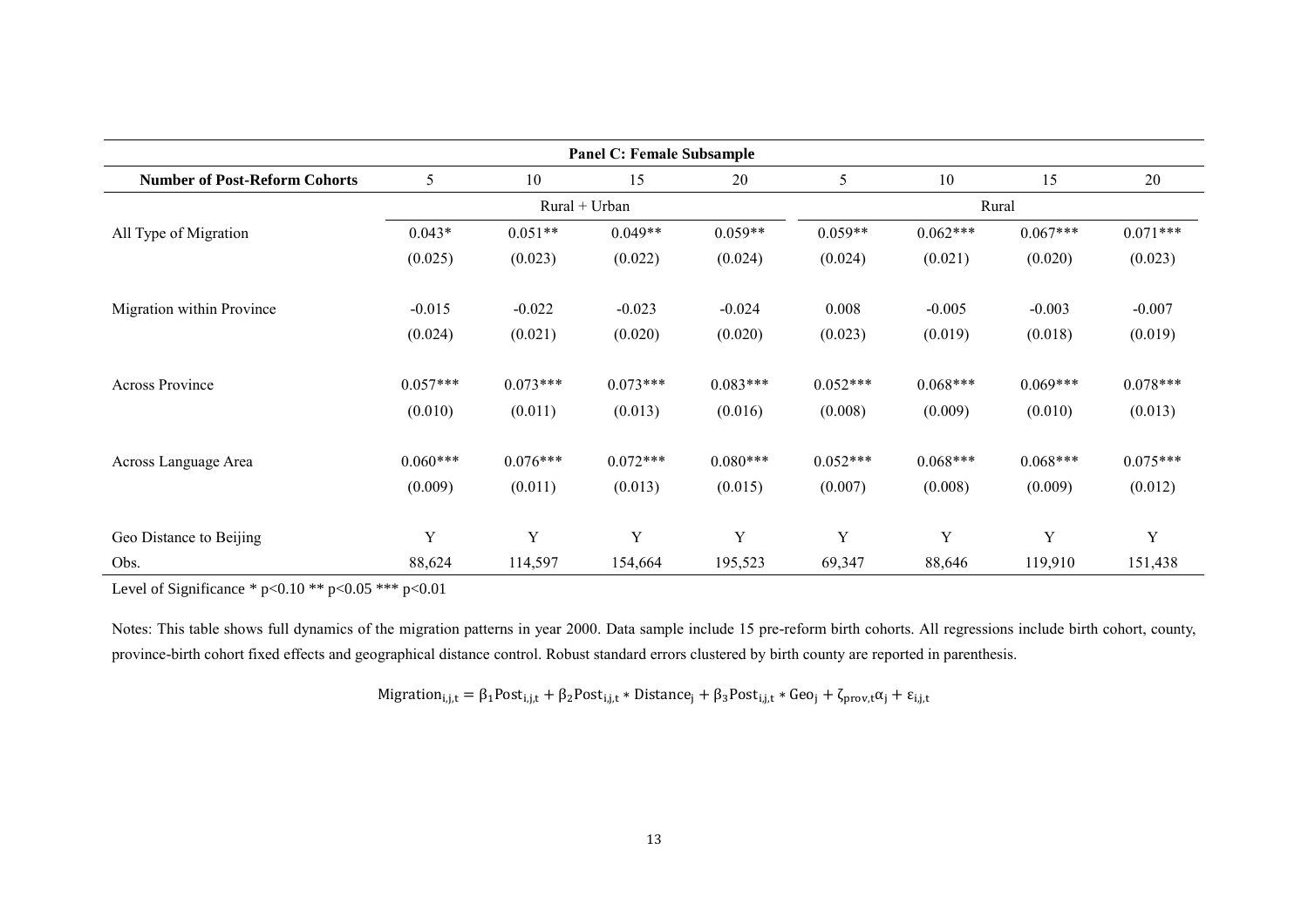### *A Brief History of Chinese Language Unification*

Both political and economic factors drive the rising demand for language unification in China over the last century. On the political side, the government demands a more united country and develops stronger state capacity in local areas, rather than delegating governance to the existing local powers. The central government cannot appoint officials to areas where the official cannot speak the local language. The communication barrier keeps the political system segregated. Also, language diversity makes it more difficult for the government to inform the public or promote ideologies since it is too costly to cover all language groups. On the economic side, language diversity restricts economic development because people may fail to trade or invest if they cannot bargain or negotiate deals in the same language.

Among all candidates for the unified language, Mandarin is the top choice since it is the most widely spoken language in China. The Republic of China (ROC) made the first attempt to unify the language across the country. Beijing Mandarin was first legislated to be the official language in China in 1932 (ROC Year 21) after some modifications in grammar, and was also called the "National Language" (Guo Yu)<sup>1</sup>. However, the language unification was not a high priority policy for ROC government given World War II and the Chinese Civil War with the Communist Party. The first large scale language unification movement officially started in the ninth year after the establishment of People's Republic of China (PRC) in 1958. The special office for the Pinyin education reform started its mission in December 1954<sup>2</sup> and completed the reform proposal and Pinyin textbook within three years.

 $\overline{\phantom{a}}$ 

<sup>1</sup> People's Republic of China (PRC) renames "National Language" (Guo Yu) to be called Putonghua in mainland China after 1949. The Guo Yu is still the official language in Taiwan. Thus, there is no communication barrier between mainland China and Taiwan.

<sup>2</sup> Youguang Zhou, a Japan-trained economist and linguist who passed at the age of 112, was invited as the leader of the special Pinyin Reform office. Zhou proposed the two promotion standards for Putonghua (Beijing Mandarin based), 1. Putonghua should be designated as the only language on campus. 2. Putonghua should be the only language for communication in public areas. These two standards are the golden rules in the promotion of Putonghua.